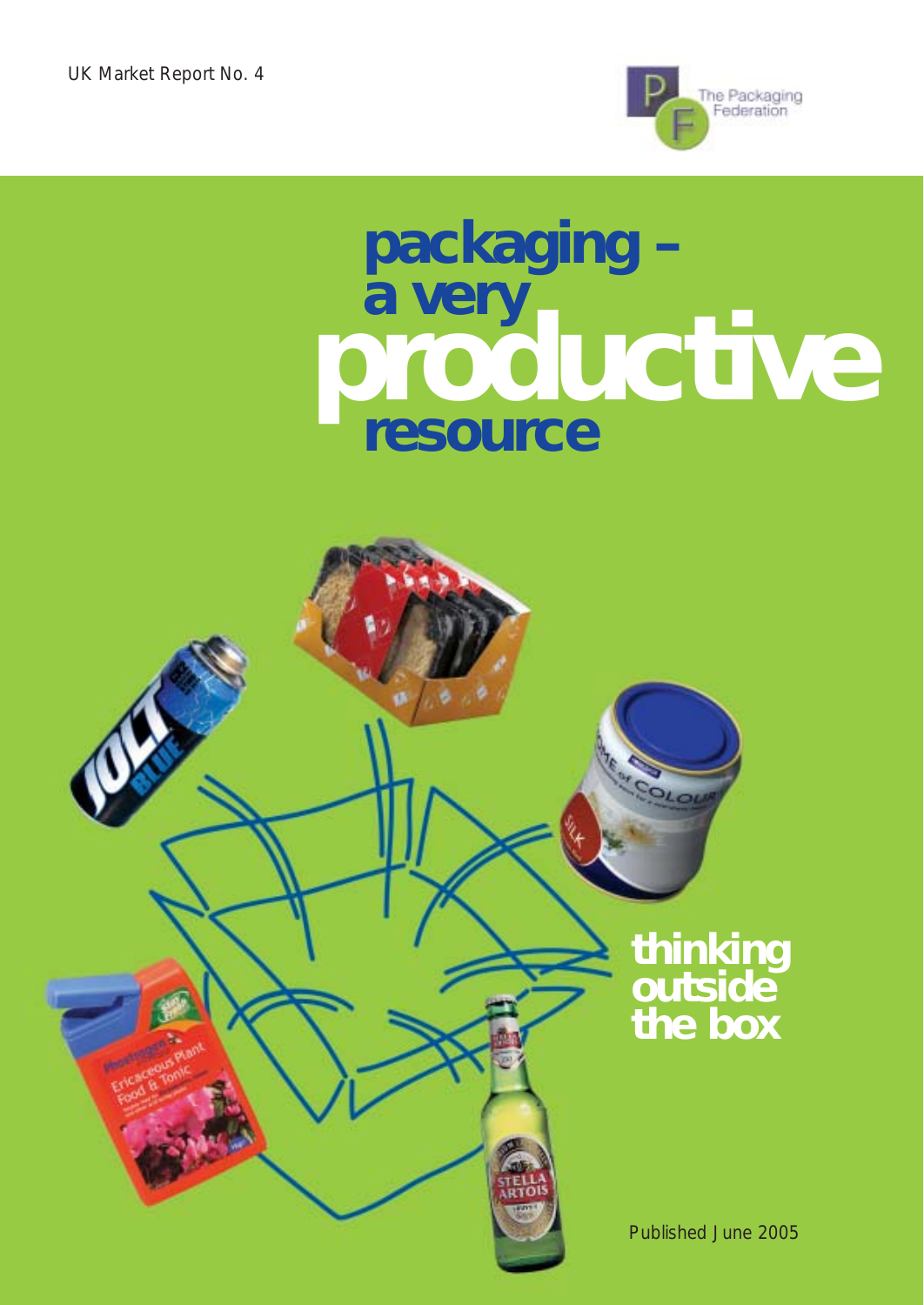# Packaging Federation (PF) Highlights of 2004

- **New Affiliate structure reinforces cohesion of sector with eight trade associations now working with the PF to represent the broad spectrum across all primary packaging materials as well as household, commercial and industrial packaging.**
- **Successful conference by PF and INCPEN –** *Packaging 2020 Vision* **– with key-note speakers on current and future economic, social and legislative issues likely to affect the packaging supply chain.**
- **New All-Party Parliamentary Group for Packaging Manufacturing Industry formed.**
- **Publication of PF UK Market Report No. 3** *Doing Even More with Even Less* **(see www.packagingfedn.co.uk)**
- **PF and member, Amcor Flexibles, co-sponsorship of major new study into resource efficiency of packaging in the fast moving goods (fmcg) sector –** *Packaging's Place in Society* **(see www.packagingfedn.co.uk).**
- **Successful business dinner held with UK MEPs in Brussels as well as successful UK Parliamentary Reception:**

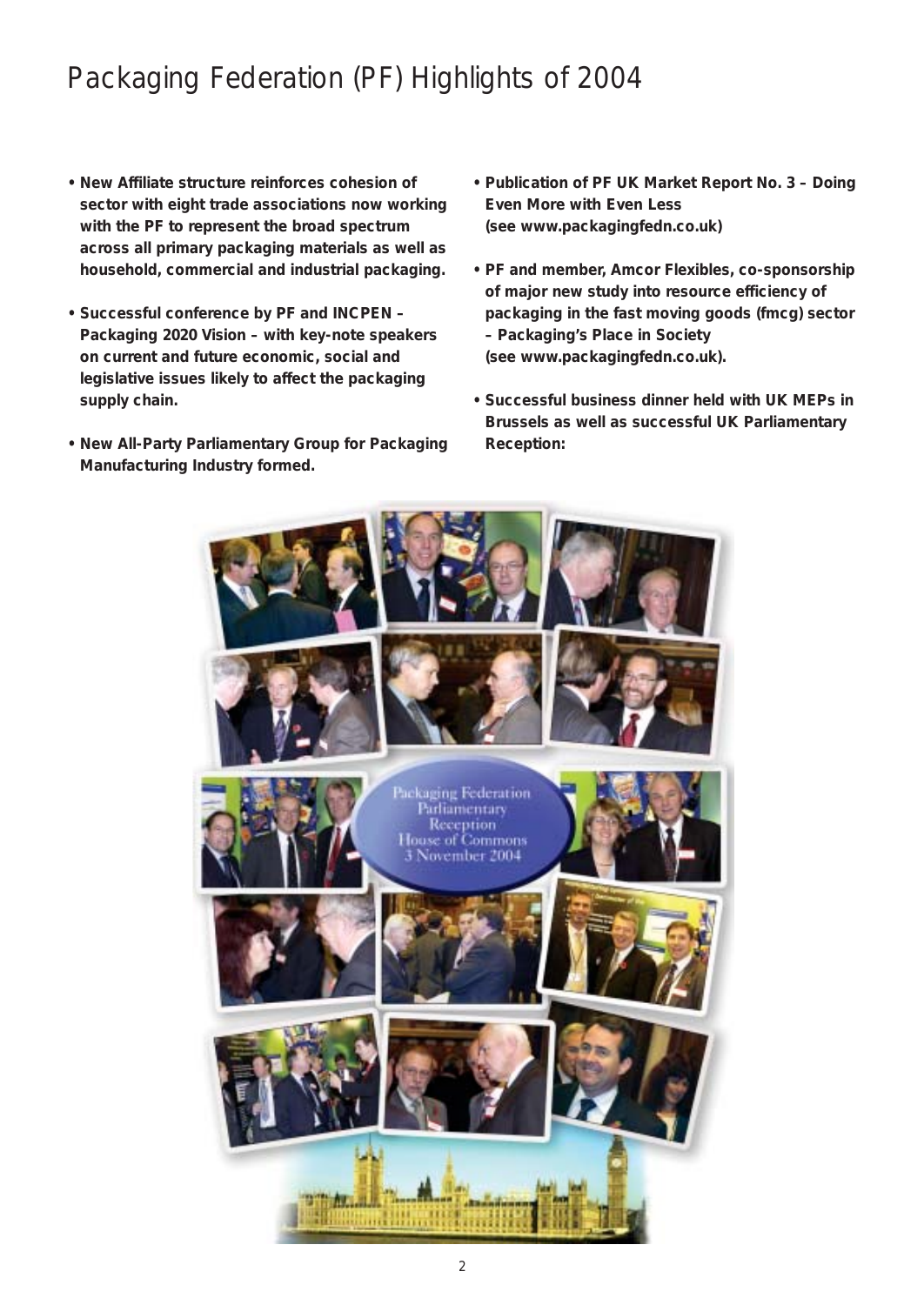# UK packaging manufacturing highlights



UK packaging recycling 1998 vs 2004



**• Packaging continues to use its material and energy resources more efficiently**

**• UK packaging**

**points**

**recycling increases by**

**over 20 percentage**

### **Soft drinks: Varied tastes**

UK demand **increased** by 20%, 1997-2002, whilst packaging per litre consumed **declined** by 21%, equivalent to saving 44 kilotonnes of packaging (and waste).

### **Textile detergent: Changing demand**

UK households did three billion **more** washes, 1997-2001, but packaging per wash **declined** by 9% in the same period.





Source: *Packaging's Place in Society,* PIRA/University of Brighton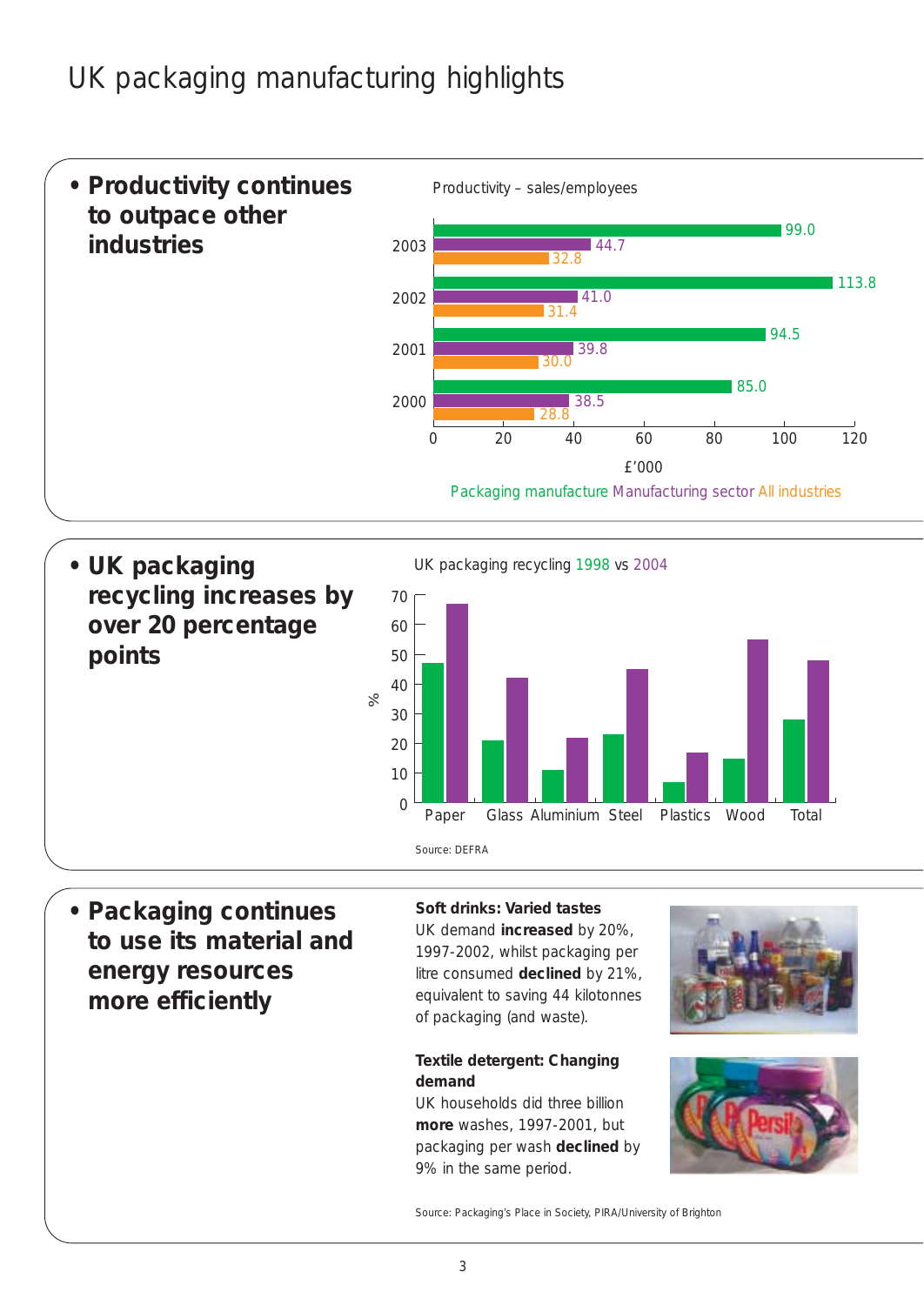## Some key UK packaging statistics





- **Packaging around goods placed on the UK market is approximately 10 million tonnes**
- **Estimated 30% packaging around imported goods**
- **Approximately 83% reported as obligated under UK packaging regulations**
- **Exports of UK packaging waste at 27% in 2004 (vs 4% in 1998)**
- **Decoupling of packaging production from packed goods consumption and GDP:**

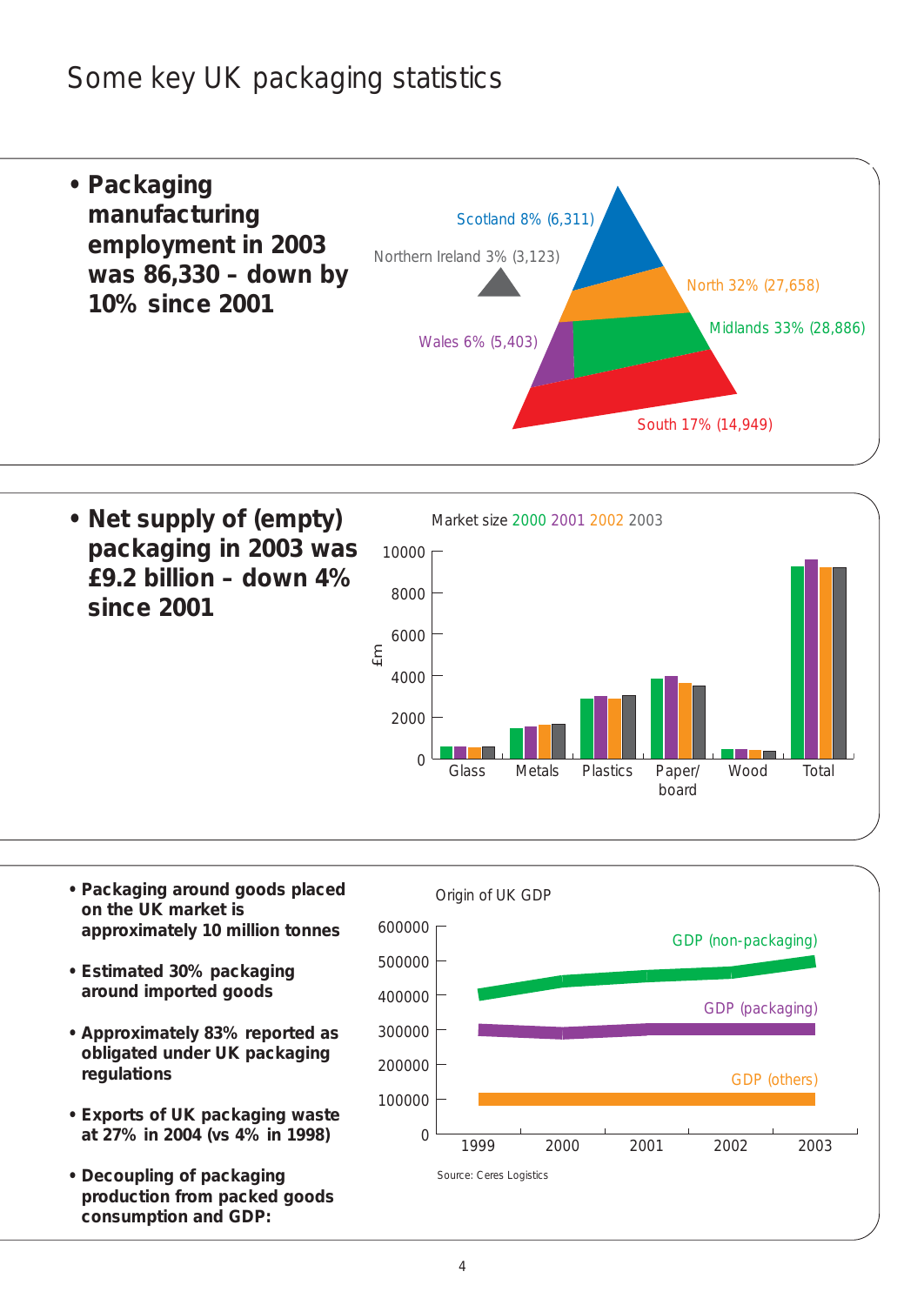## Focus on packaging materials UK packaging supply – 2000 vs 2003 (by value)



#### **Glass:** Improving trade balance **Aluminium:** Net supply +20% but imports up 30%



**Steel:** 2003 values similar to 2000 after some oscillation in-between



**Plastics:** 6% increase net supply but 20% increase in imports



**Corrugated:** 70% paper packaging sector – net supply down by 7%











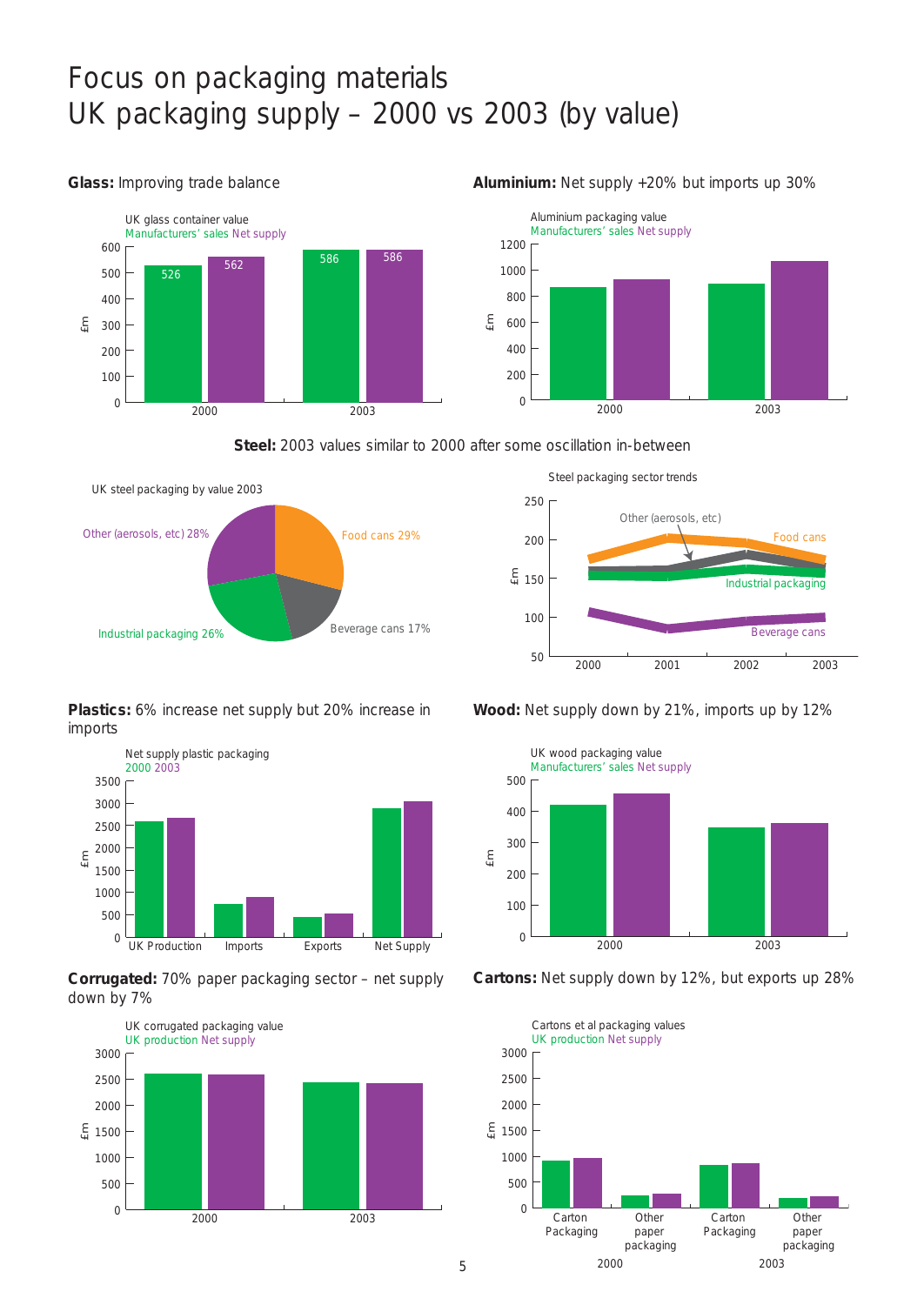## A European perspective

#### **Packaging manufacture**

• UK an important packaging manufacturing force in an enlarged European Union with Poland as emerging force.



### **Recycling**

• UK catching up with rest of EU-12 – EU recycling target by end of 2008 55-80%

|             | Packaging use |      | Recycling rates |        |
|-------------|---------------|------|-----------------|--------|
|             | 2002          | 1998 | 2002            | growth |
|             | Kg/capita     | %    | %               | %      |
| <b>UK</b>   | 166.8         | 28   | 44              | 16     |
| France      | 205.9         | 42   | 45              | 3      |
| Italy       | 198.3         | 32   | 51              | 19     |
| Germany     | 187.0         | 80   | 74              | $-6$   |
| Spain       | 156.7         | 34   | 44              | 10     |
| EU(12) Ave. | 161.1         | 48   | 55              |        |

Source: ASSURRE/DG Environment

• New Member States given between 2012 and 2015 to meet targets

### **UK total investments**

- EU-25 foreign direct investment (FDI) increased by 80% in 2003 whilst inflows decreased by 15%
- Exports of packaging waste outside the EU continues to grow exponentially
- UK largest investor outside of EU-25 in 2003 (27% in total) mainly in USA, but UK major loser on inward investment

|                    |            | Outwards flows   |          |              |            | Inward flows | Inflow: |         |                |
|--------------------|------------|------------------|----------|--------------|------------|--------------|---------|---------|----------------|
|                    | <b>USA</b> | <b>iEx EU-25</b> | Intra    | <b>Total</b> | <b>USA</b> | Ex EU-25     | Intra   | Total   | <b>Outflow</b> |
|                    |            | Total            | $EU-25$  |              |            | Total        | $EU-25$ |         |                |
| $EU-25$            | 49,320     | 118,055          | 185,175  | 303,230      | 18,007     | 77,183       | 198,208 | 275,391 | $-27,839$      |
| <b>EU-15</b>       | 49.261     | 122,113          | 178,404  | 300,517      | 17,157     | 75,343       | 188,989 | 264,332 | $-36,185$      |
| France             | 6,258      | 13,218           | 37,533   | 50,751       | 3,489      | 11,416       | 30,211  | 41,627  | $-9,124$       |
| <b>UK</b>          | 26,262     | 32,392           | 16,370   | 48,762       | 4,971      | 7,581        | 5,266   | 12,847  | $-35,915$      |
| <b>Netherlands</b> | 5,292      | 9,945            | 21,031   | 30,976       | $-4,828*$  | 1,821        | 16,036  | 17,857  | $-13,119$      |
| Spain              | 1,776      | 7,318            | 13,391   | 20,709       | 3,856      | 6,337        | 16,368  | 22,705  | 1,996          |
| Germany            | 4,830      | 7,304            | $-5,036$ | 2,268        | 4,951      | 2,076        | 9,323   | 11,399  | 9,131          |

Source: Eurostat (preliminary 2003 data)  $* A$  minus sign stands for disinvestment

• Major packaging users continue to move production to new Member States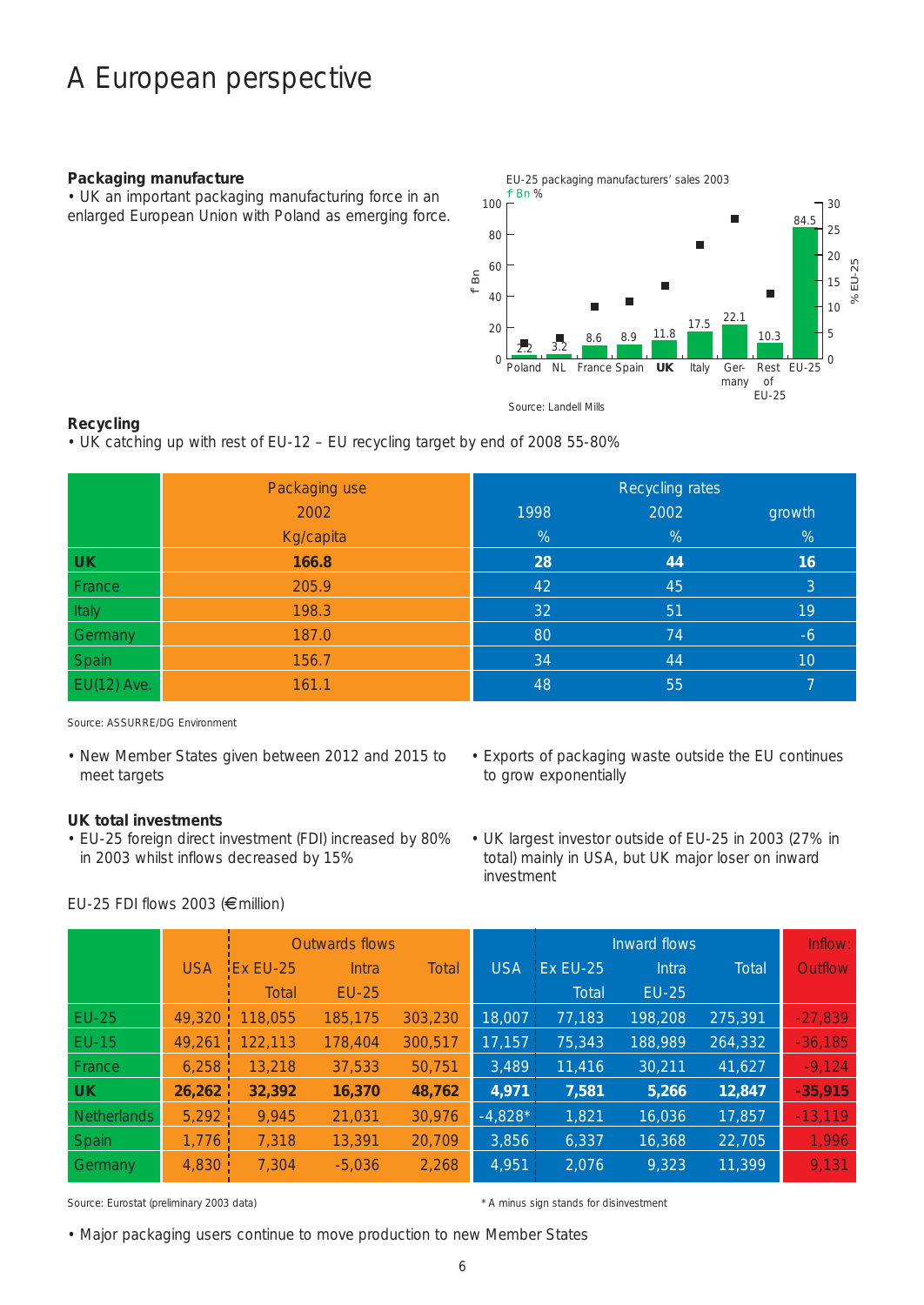## An International perspective



Global packaging end use markets 2003 (US\$400 billion)



Adding value to the global food supply chain (US\$ billion)

|                | <b>Grocery retailers</b>         |                    |              | <b>Food and beverage producers</b> |                  |              | <b>Packaging manufacturers</b> |            |              |
|----------------|----------------------------------|--------------------|--------------|------------------------------------|------------------|--------------|--------------------------------|------------|--------------|
| Rank           | Company                          | HO base            | <b>Sales</b> | Company                            | HO base          | <b>Sales</b> | Company                        | HO base    | <b>Sales</b> |
| 1              | Wal-Mart                         | <b>USA</b>         | 256          | <b>Nestlé</b>                      | Switzerland      | 54.3         | Tetra Pak                      | Sweden     | 8.3          |
| $\overline{2}$ | Carrefour                        | France             | 80           | Kraft                              | <b>USA</b>       | 29.7         | Smurfit-<br><b>Stone</b>       | <b>USA</b> | 7.4          |
| $\overline{3}$ | Ahold                            | <b>Netherlands</b> | 63           | <b>Unilever</b>                    | <b>UK and NL</b> | 25.7         | Amcor                          | Australia  | 6.8          |
| $\overline{4}$ | <b>Metro</b>                     | Germany            | 61           | PepsiCo                            | <b>USA</b>       | 25.1         | Crown                          | <b>USA</b> | 6.6          |
| 5              | Kroger                           | <b>USA</b>         | 54           | Coca-Cola                          | <b>USA</b>       | 19.6         | International<br>Paper         | <b>USA</b> | 6.2          |
| 6              | <b>Tesco</b>                     | <b>UK</b>          | 50           | Groupe<br><b>Danone</b>            | France           | 15.6         | Owens-Illinois                 | <b>USA</b> | 6.2          |
| 7 <sup>1</sup> | Costco                           | <b>USA</b>         | 48           | <b>Diageo</b>                      | <b>UK</b>        | 15.6         | Alcan                          | Canada     | 6.0          |
| 8              | Rewe<br><b>Gruppe</b>            | Germany            | 44           | ConAgra                            | <b>USA</b>       | 11           | Toyo Seikan<br>Kaisha          | Japan      | 5.8          |
| 9              | Aldi                             | Germany            | 40           | Anheuser-<br><b>Busch</b>          | <b>USA</b>       | 10.5         | Rexam                          | <b>UK</b>  | 5.2          |
| 10             | <b>ITM</b><br><b>Enterprises</b> | France             | 36           | Cadbury-<br><b>Schweppes</b>       | <b>UK</b>        | 10.1         | Ball<br>Corporation            | <b>USA</b> | 4.4          |



Source: IGD Source: FT Source: FT Source: Packaging Strategies

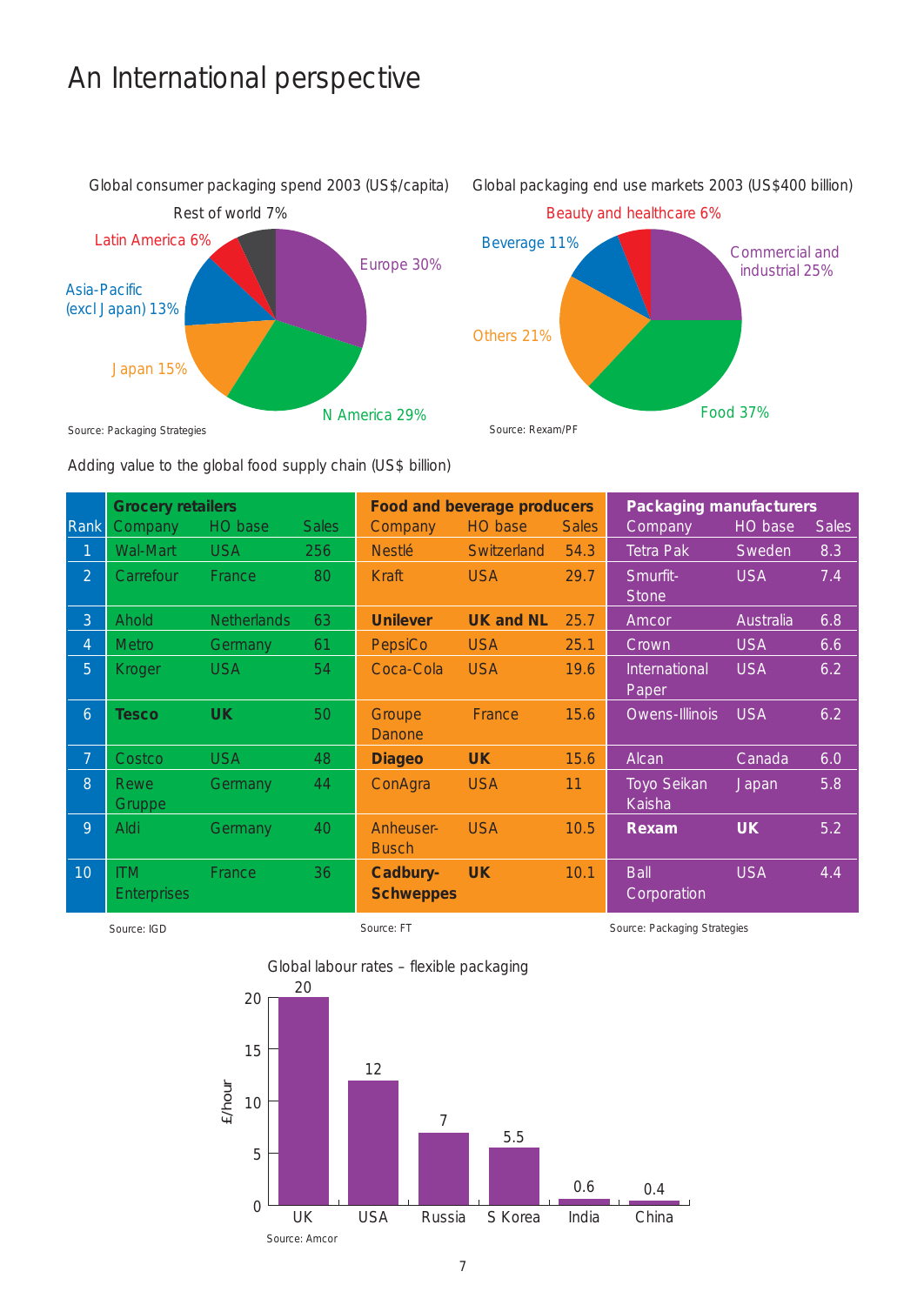*"Creativity is thinking up new things. Innovation is doing new things." Theodore Levitt*

# RPC containers improve life for the gardener

- New dosing system to maximise accuracy and userfriendliness
- Durable, moisture-proof for storage in garden sheds and green-houses
- Longer shelf life

The flip-top closure, injection moulded at RPC Market Rasen, uses a unique dosing system to ensure that an accurate measure is delivered every time. The system comprises two interlocking chambers, into which the measure falls when the closed container is turned upside-down and back. Once 'charged' in this way, the consumer opens the lid and pours – the pouring action itself automatically prepares the next measure.

'This is an attractive, easy-to-use pack, which adds value for both retailers and consumers,' comments Colin Golding of pbi. 'The technical ingenuity and stylish appearance demonstrate RPC's commitment to realising pbi's requirements.'

# LINPAC tackles food theft with latest technology

- Fresh meat theft as high as 5% in some European countries
- New polystyrene meat tray incorporates latest radio frequency technology to detect theft
- Innovative sealing technology used to protect detector tag and food contact
- Tray 50% lighter than non-foam tray

Due to the increase in meat theft from supermarketssometimes by organised gangs – Linpac has developed this innovative tray, which incorporates within its base the latest radio frequency electronic surveillance tag in the base. It is hermetically sealed to meet all the current food safety regulations and standards. Not only has it been found to reduce theft but also creates a 'halo' effect protecting adjacent fresh foods. This has got to be good news for supermarkets and consumers.



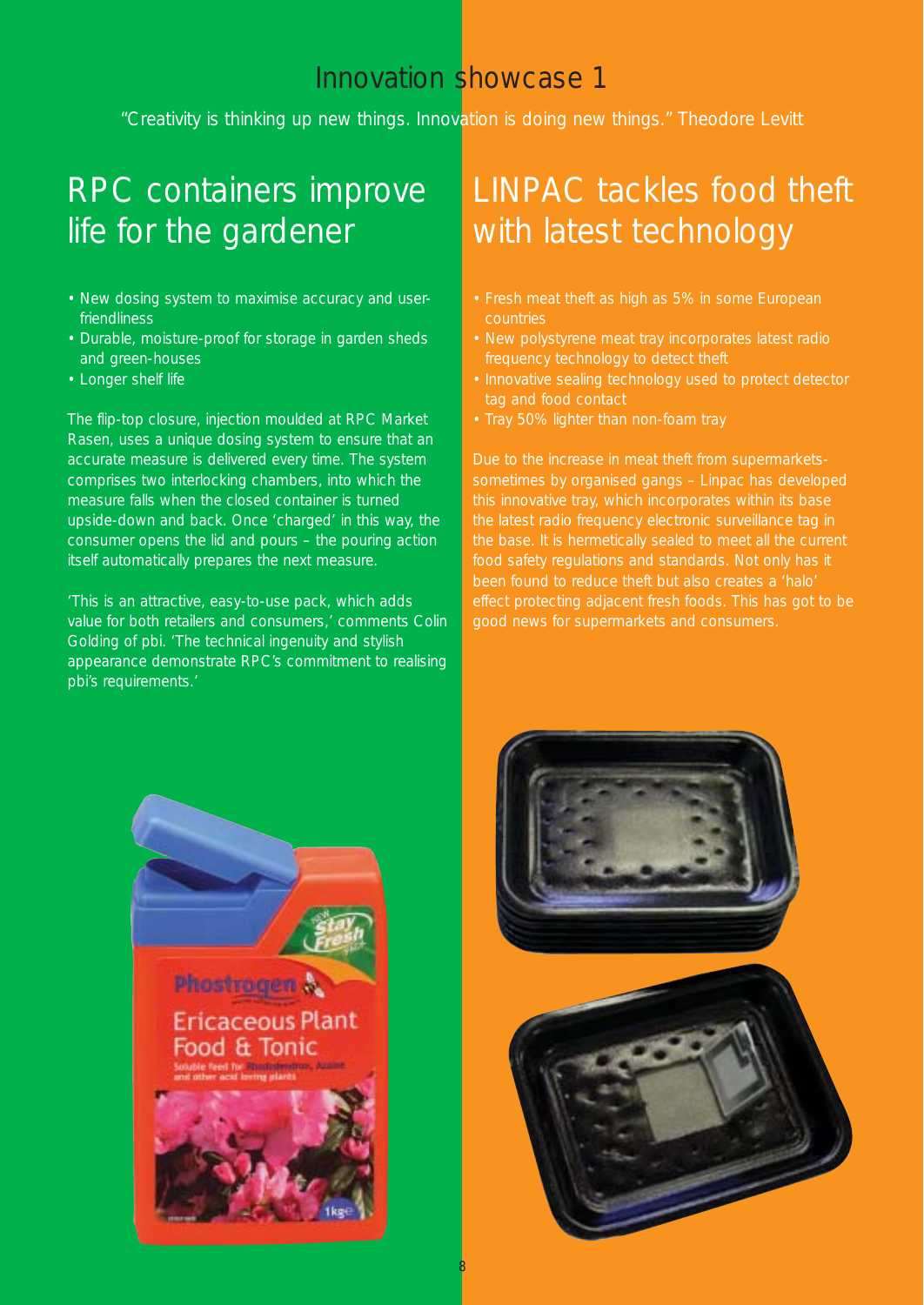*"Innovation is the creation of the new or the re-arranging of the old in a new way" Michael Vance*

# Field Group responds to demands for shelf-ready packaging

Shelf-ready packaging (SRP) is the latest buzz word to arrive on the scene and has been heralded as the number one solution to on-shelf availability in supermarkets.

SRP removes the need for using knives when opening transit packaging by supermarket staff and having to manage the single units of the product. This means less damaged stock, which will also bring savings to customers.

Field Group, a Chesapeake Corporation company (USA) and a leading European carton manufacturer, has developed a range of shelf-ready packaging (SRP) solutions that can be used to enhance the display of a complete range of retail products:

- Enhance product presentation
- Facilitate easy conversion from a transit outer to shelf display
- Packaging fully recyclable

# MY looking after patient care

As legislation requires more and more information to be provided to customers on products, especially for pharmaceutical products, the pack itself may be insufficient to carry all the information by direct printing or labelling. MY have therefore devised a range of innovative labelling systems for the pharmaceutical industry not only to provide the information but also to ensure that the information remains with the pack.

*LeafletXtra* provide printed leaflets that can be folded into a wide range of configurations and mounted on carton board to provide a durable, compact information system.

*LabelXtra* is a label leaflet that can be manufactured to suit the amount of text, profile and size of pack. Leaflets are secured to the packs to ensure the instructions remain an integral part of the product.



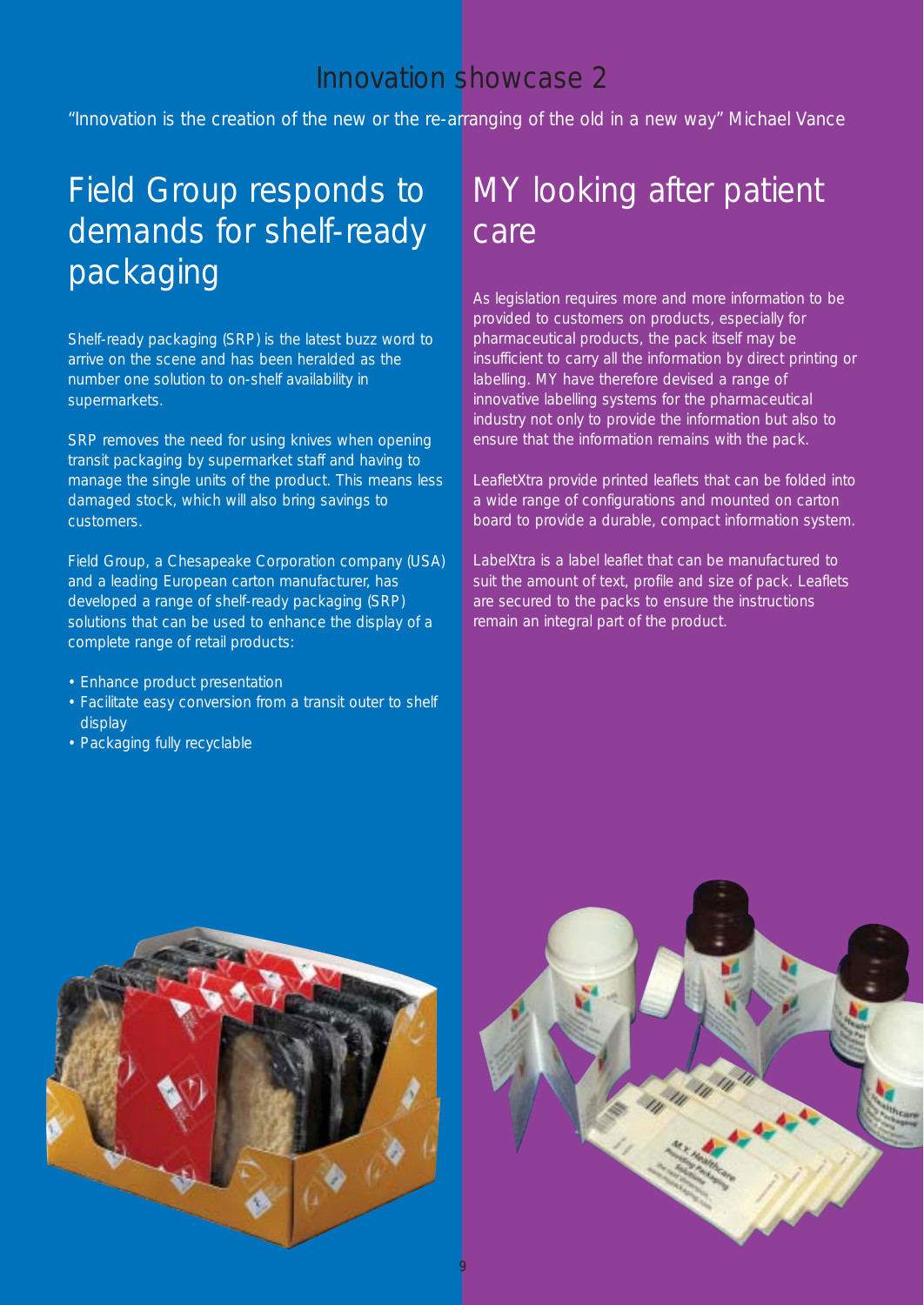*innovate v.t. to renew, alter(rare): to introduce as something new – v.i. to introduce novelties: to make changes. Oxford English Dictionary*

# Rexam launch world's first re-sealable beverage can to tackle drink wastage

- 70 cl size caters for individual needs and less product wastage
- Decorative ink changes colour when beverage chilled
- Gauge shows consumer how much product is left

The contents of canned drinks needed to be consumed in one go – until now. Rexam have now introduced this first re-sealable aluminium can, which has the added innovation of using thermo-chromic inks which change colour with temperature and a gauge to demonstrate how much is left. Food and drink wastage is a big problem which this innovation helps to tackle.

# UK's Homebase introduces new shaped can for easier use

being able to grip the can properly? In a recent international steel packaging effectiveness award organised by APEAL (The Association of European Producers of Steel for Packaging) this new Homebase paint can achieved the following scores:

Average score for product category (paint, decorative tins, industrial cans up to 5l.) 6.25

- Consumer convenience 6.63
- Innovation 7.05
- Easy to handle 6.87
- Easiness of storage in home 6.84



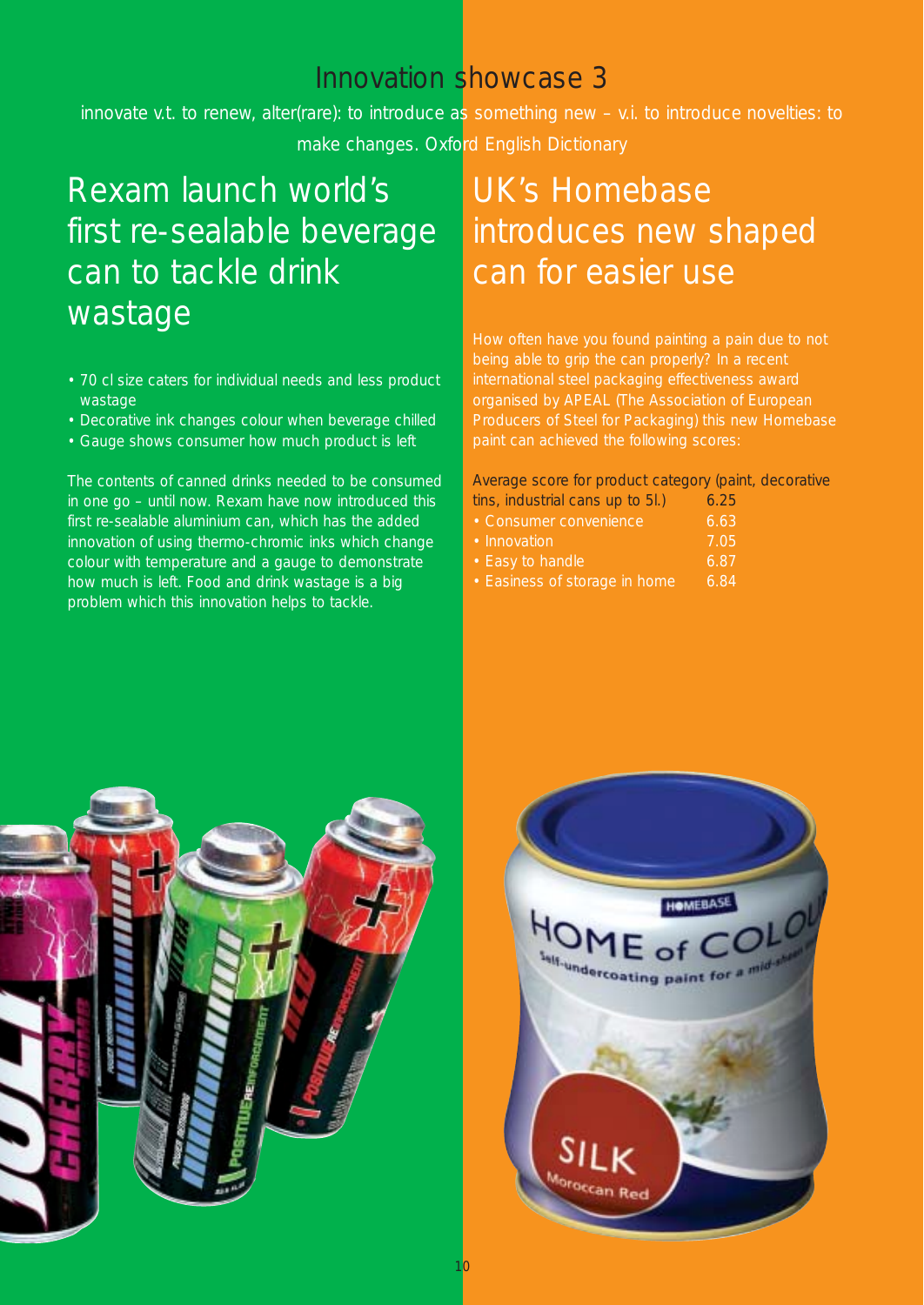*"You're either part of the solution, or part of the problem" Eldridge Cleaver*

# Rockware Glass sorts out And let's not forget those the UK waste glass issue

Rockware Glass, part of the Ardagh Group, has long recognised the need to sort out the problem of mixed glass collection and the glut of green glass in the UK. Putting its money where its mouth is, it invested in 2005 an additional £7.5m to double its recycling capability to over 400,000tes.

- Maximise use of mixed waste glass bottles with world's most advanced technology
- Energy saved at Rockware between 2000 and 2003 due to use of recycled glass equivalent to energy needed to launch six space shuttles.
- Only UK plant capable of recycling container glass and plate glass
- Strong commitment to education for schools and community through 'Glass Forever' hands-on demonstration shows

# hazardous products…

Most of us think of packaging only around the goods we buy in stores or over the internet – but approximately half the packaging used in the UK is employed for the transport of raw materials, products and goods between manufacturing operations or importing whether by air, land or sea. Some of these many products are hazardous, and therefore require special packaging.

Pensteel is one of the companies engaged in moving such products around the globe. Responding to the need to move a mix of products together, it has introduced a new semi-bulk container for transporting petroleum and petrochemical products together – necessary building blocks for many products including packaging. Key innovations are:

- Double wall construction for maximum protection from spillage and leakage
- Improved design for better utilisation in sea and land containers